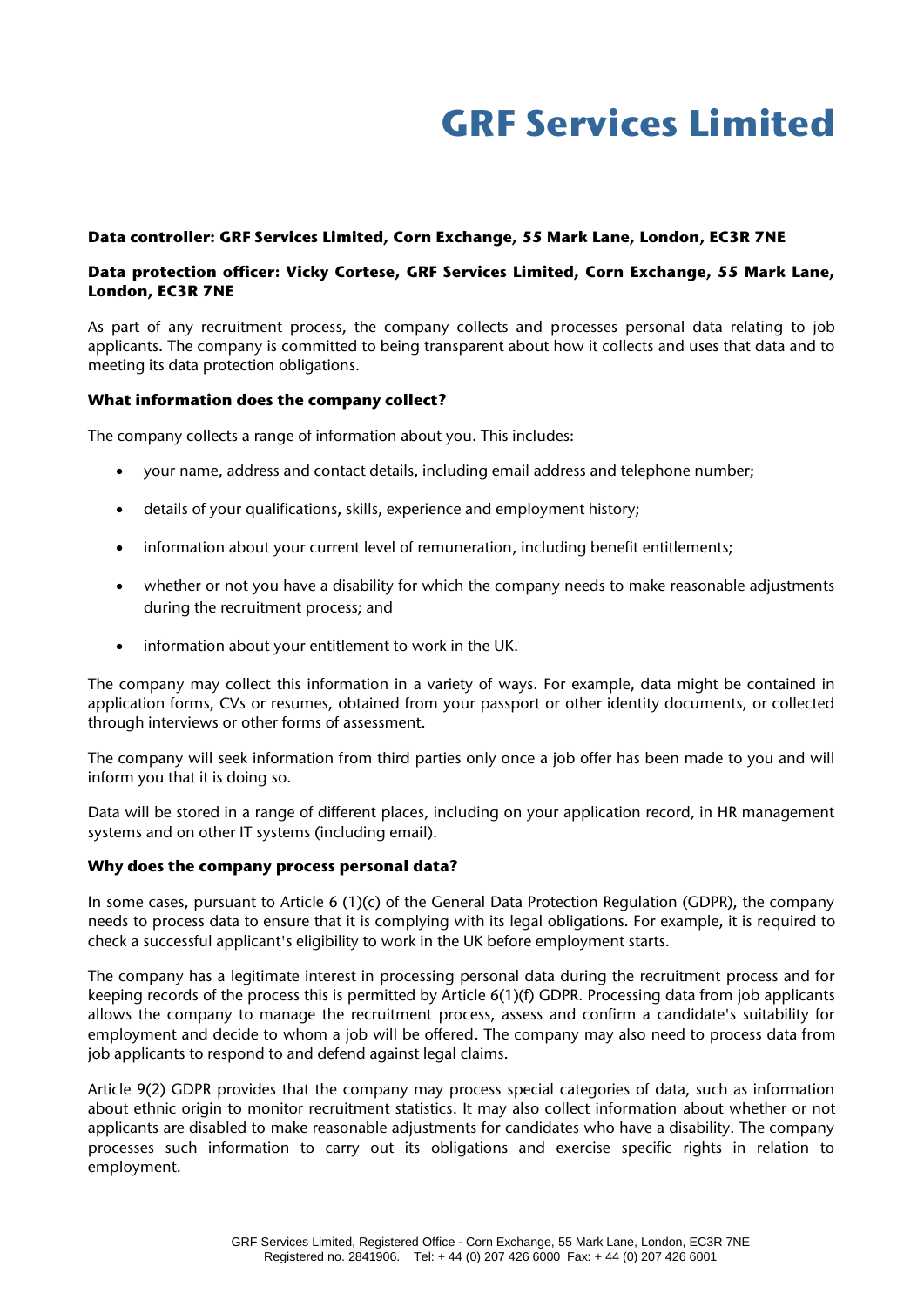For some roles, the company is obliged to seek information about criminal convictions and offences. Where the company seeks this information, it does so because it is necessary for it to carry out its obligations and exercise specific rights in relation to employment.

The company may also need to process your data to enter into a contract with you.

If your application is unsuccessful, the company may keep your personal data on file in case there are future employment opportunities for which you may be suited.

### **Who has access to data?**

Your information may be shared internally for the purposes of the recruitment exercise. This includes members of the HR team, interviewers involved in the recruitment process, managers in the business area with a vacancy and IT staff if access to the data is necessary for the performance of their roles.

The company will not share your data with third parties, unless your application for employment is successful and it makes you an offer of employment. The company will then share your data with former employers to obtain references for you, employment background check providers to obtain necessary background checks and the Disclosure and Barring Service to obtain necessary criminal records checks if required for the role.

The Company may need to transfer your data to group affiliates or sub-contractors which are located outside of the EEA. Those transfers would always be made in compliance with the General Data Protection Regulations.

### **How does the company protect data?**

The company takes the security of your data seriously. It has internal policies and controls in place to ensure that your data is not lost, accidentally destroyed, misused or disclosed, and is not accessed except by our employees in the proper performance of their duties.

### **For how long does the company keep data?**

If your application for employment is unsuccessful, the company will hold your data on file for up to one year after the end of the relevant recruitment process. At the end of that period or once you withdraw your consent, your data is deleted or destroyed.

If your application for employment is successful, personal data gathered during the recruitment process will be transferred to your personnel file and retained during your employment. The periods for which your data will be held will be provided to you in a new employee privacy notice.

### **Your rights**

As a data subject, you have a number of rights. You can:

- access and obtain a copy of your data on request;
- require the company to change incorrect or incomplete data;
- require the company to delete or stop processing your data, for example where the data is no longer necessary for the purposes of processing; and